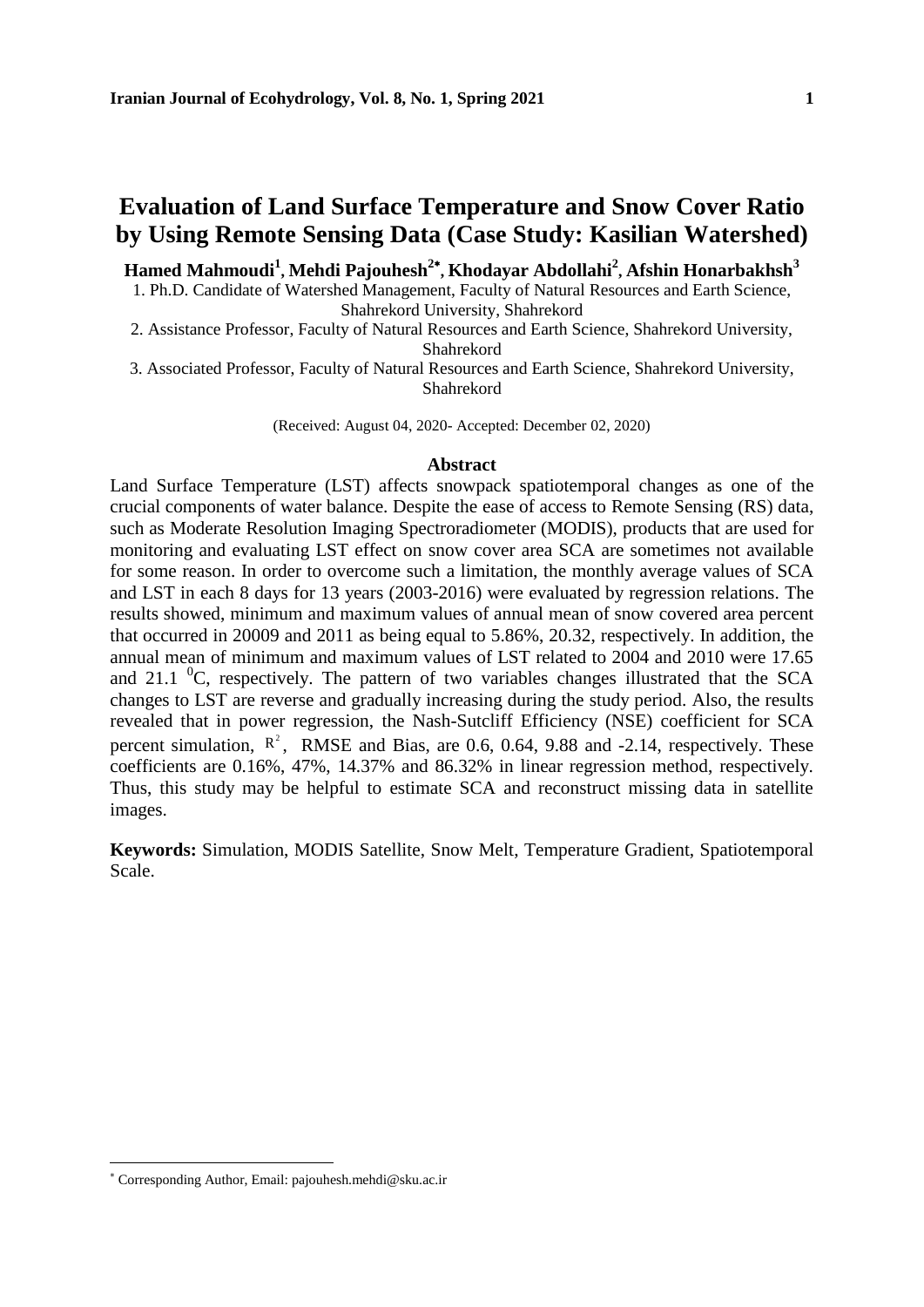### **Evaluation of Evapotranspiration Using Satellite Images and SEBAL Algorithm (Case Study: Eastern Azerbaijan Province)**

**Mahdi Asadi<sup>1</sup> , Mokhtar Karami<sup>2</sup>**

1. Ph.D. in Agricultural Climatology, Hakim Sabzevari University, Iran 2. Assistant Professor of Climatology, Hakim Sabzevari University, Iran

(Received: August 12, 2020- Accepted: December 20, 2020)

#### **Abstract**

Evaluation of evapotranspiration is one way to prevent water loss and to manage water resources. Therefore, in this study, an attempt has been made to calculate the actual evapotranspiration rate in the east of East Azerbaijan province using the SEBAL algorithm. For this purpose, first, based on two Landsat 8 satellite images dated 2017/08/22 and 2017/08/09, the values of Net radiation, soil heat flux, and sensible heat flux are estimated. Then, based on the difference, the amount of instantaneous heat flux was calculated and a 24 hour evapotranspiration was obtained for each image. Finally, the amount was compared with the values obtained from the Penman-Monteith method. Also, for processing and analyzing images ENVI4.8 software was used. The results indicated that the amount of evapotranspiration in the Penman-Monteith and SEBAL method on 2017/08/22 was about 6.15 and 7 mm per day, and on 2018/08/09, respectively, about 7.38 for Penman-Monty and 7.94 mm per day for SEBAL. Overall, the amounts of SEBAL actual evapotranspiration and Penman-Monteith potential evapotranspiration have a mean absolute difference (MAD) 0.705 mm per day which indicates that the estimated values are consistent with the SEBAL algorithm and the Penman-Monteith method.

**Keywords:** Evapotranspiration, SEBAL, Penman Monteith, Remote Sensing, East Azerbaijan.

Corresponding Author, Email: M.karami@hsu.ac.ir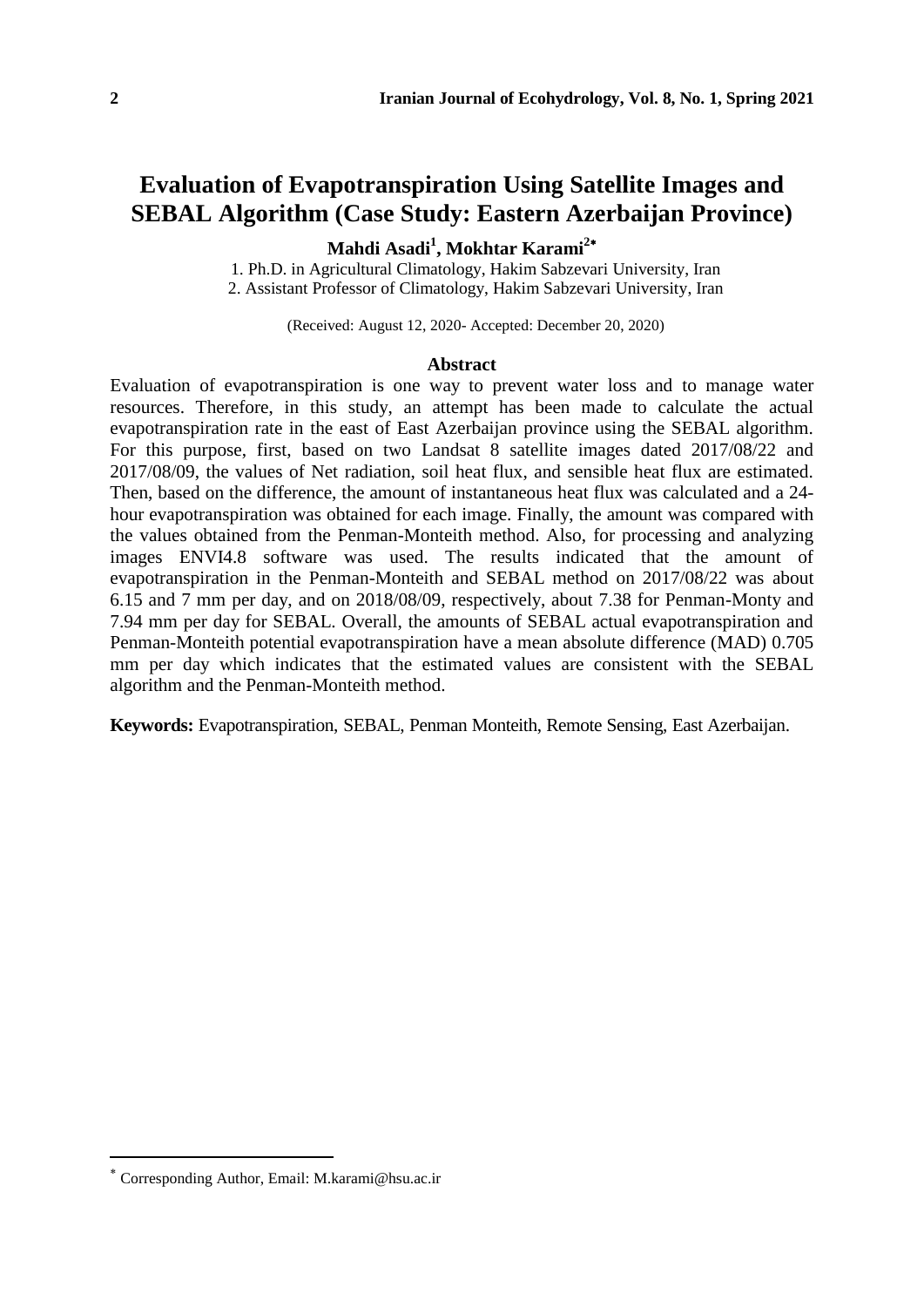# **Evaluation of River Self - Purification Behavior Using One - Dimensional Numerical Modeling**

### **Abbas Ali Ghezelsofloo<sup>1</sup> , Mobin Eftekhari<sup>2</sup> , Mohammad Akbari<sup>3</sup>**

1. Head of Arid Environment Research Center, Assistant Professor, Department of Civil Engineering, Mashhad Branch, Islamic Azad University, Mashhad, Iran

- 2. Master of Science (MSc), Civil Engineering, Water and Hydraulic Structures, Young Researchers and Elite Club, Mashhad Branch, Islamic Azad University, Mashhad, Iran
	- 3. Assistant Professore at Dept. of Civil Engineering, University of Birjand, Birjand, Iran

(Received: August 06, 2020- Accepted: December 30, 2020)

#### **Abstract**

Due to the growth of surface water pollution, this study intends to evaluate the behavior of self-purification and pollution removal in rivers by using numerical modeling. In this research, using data and information provided by water sampling in the Kardeh River, in Mashhad as a source for supplying drinking water in Mashhad city, we have investigated the river quality monitoring processes using the MIKE11 numerical software. In this model, boundary conditions include discharge, pollution (Ecoli) and water level, which has been done through field measurements. Measurements were performed in two time periods, one in April 2014 (indicating the high water season of the year) and the other in August 2014 (indicating the low water season of the year) by taking 12 samples of Kardeh river. The resulted outcomes of this research show that Manning roughness coefficient with the help of hydraulic model calibration in the study period is 0.058 and the river decay coefficient for Ecoli parameter in the warm season with a diffusion factor of 20 and diffusion coefficient of 0.5 is 0.08 and in the cold season with a diffusion factor of 5 and diffusion coefficient of 2 equals to 0.207. According to the results, the effect of Manning coefficient in estimating pollution is 90% and the share of other parameters is 10% in total. In order to calibrate the model, sensitivity analysis was used, which concludes from the above sensitivity analysis that the Manning coefficient has a great effect on modeling the spread and transmission of contamination.

**Keywords:** deterioration factor, Kardeh River, MIKE11 Model, pollution prediction, Selfpurification factor.

Corresponding Author, Email: moakbari@birjand.ac.ir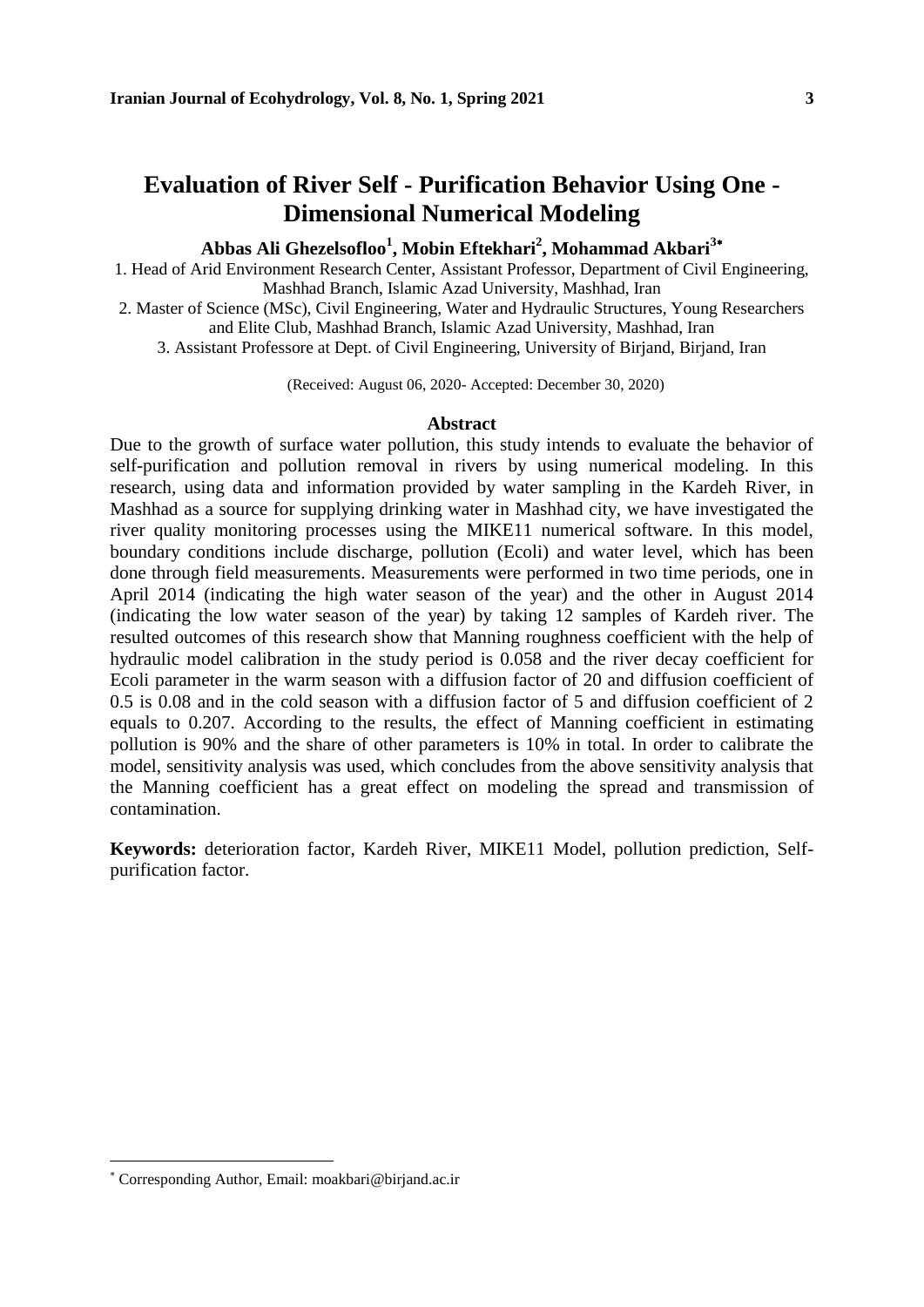### **Investigating the Role of Water Yield Ecosystem Service in WA + Resource Base Sheet (Case of Urmia Lake Basin)**

**Fateme Nikooy<sup>1</sup> , Sharareh Pourebrahim<sup>2</sup> , Bahman Jabbarian Amiri<sup>2</sup> , Davod Reza Arab<sup>3</sup>**

1. PhD Candidate in Environmental Planning, Department of Environment, Faculty of Natural Resources, University of Tehran

2. Associate Professor, Department of Environment, Faculty of Natural Resources, University of Tehran

3. PhD in Water Engineering, Research Institute of Dynamic Knowledge Strategy, Tehran

(Received: September 22, 2020- Accepted: December 30, 2020)

#### **Abstract**

Water yield is one of the most important hydrological ecosystem services. It directly affects the sustainable development of socio-economic systems. This study aims to quantify the ecosystem water yield and compare it with the water resource base sheet in water accounting Plus (WA +) in the Lake Urmia basin. First, the resources base sheet from  $WA + framework$ was estimated for the study area using hydrological data and remote sensing data in 2015. In the next step, in order to quantify the water yield in the same year, the water yield model was used in InVest software. Water yield input data include land use/cover, precipitation, average annual reference evapotranspiration, root restricting layer depth, plant available water content, sub-basin and basin layers and biophysical data. The amount of water yield  $(m<sup>3</sup>)$  in the basin and sub-basin was obtained through running the water yield model in InVest 3.5.0. The results showed that the amount of water inflows in the Urmia Lake basin in WA + in 2015 is equal to 16 Km<sup>3</sup>, of which 7 Km<sup>3</sup> was the share of ecosystem service of water yield in this basin. Therefore, the land use/cover plays an important role in supplying water resources by producing more than 43% of the volume of water inflows in the basin. In conclusion, quantifying the ecosystems water yield can lead to better planning in water resources management as well as preserving ecosystem values. The results of the water yield model and the WA + resources base sheet can be used in integrated water resources management and planning for equitable water allocation.

**Keywords:** Water Yield, InVest, WA+, Watershed Services.

Corresponding Author, Email: sh\_pourebrahim@ut.ac.ir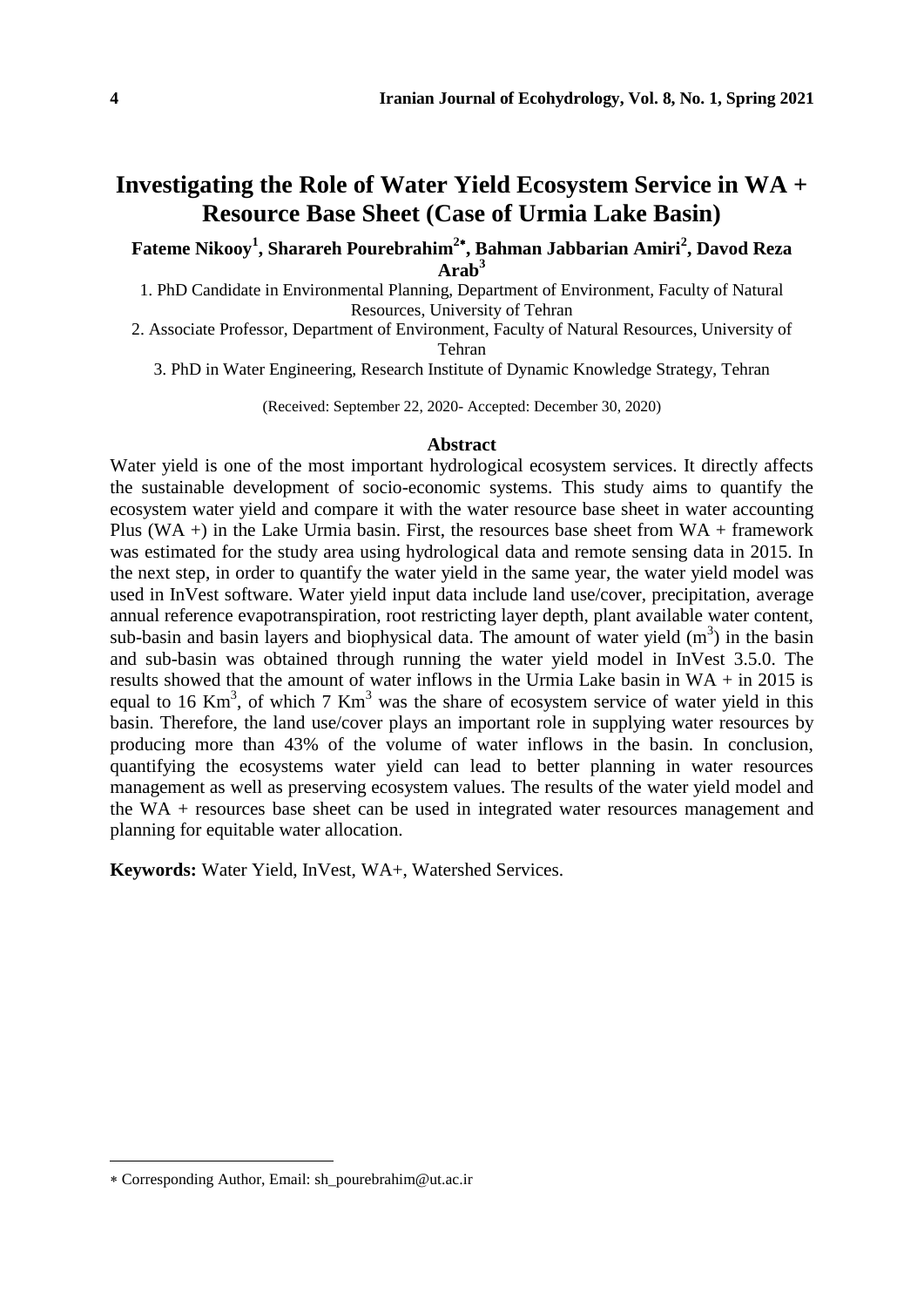### **Storage Volume and Exploitation Changes of Aquifers in the Eastern Plains of the Kurdistan Province**

**Motalleb Byazidi<sup>1</sup> , Mehri Kaki<sup>2</sup>**

1. Assistant Professor, Department of Water Engineering, Faculty of Agriculture, Islamic Azad University, Sanandaj Branch, Iran 2. Graduate of Water Engineering, Department of Water Engineering, Faculty of Agriculture and

Natural Resources, University of Tabriz, Iran

(Received: June 26, 2020- Accepted: December 30, 2020)

#### **Abstract**

In the past, exploitation from aquifers was limited due to lack of modern technology. During past three decades, the methods of aquifer discharge have changed gradually so that using modern exploitation systems such as deep and semi-deep wells is very common. Using these kinds of wells, water discharge from aquifers has dramatically increased and the charging level has not been taken into account and, as a result, the groundwater level has been decreasing. In this study, the exploitation status, the storage volume changes as well as the changes of the storage volume of forbidden aquifers such as Qorveh, Dehgolan and Chahardoli were analyzed during the 2017-2018 water year. Accordingly, saturation thickness, with the same depth level and direction maps of groundwater flow in the aquifers were prepared using ArcGIS and then the effects level of each well was calculated through polygon Thiessen. Pysometric heights of the aquifers for different years were calculated by weighted average and unit hydrograph diagrams were drawn for each. Analyzing unit hydrograph diagrams of eastern plains of the province during a 31-year period (1987-2018) indicated that the ground water level has a decreasing trend. The calculation of ground water balance of the aquifers indicated that the cumulative deficits for Qorveh, Dehgolan and Chahardoli aquifers were 2, 17.4 and 2.98 MCM respectively, so the balance is negative. Generally, exploitation is forbidden in eastern plains in Kurdistan and much efforts should be done specifically by farmers. Nonetheless, the storage has encountered cumulative deficit by 22.2 mcm.

**Keywords:** storage volume deficit, groundwater table, unit hydrograph, aquifer.

Corresponding Author, Email: m.byzedi@gmail.com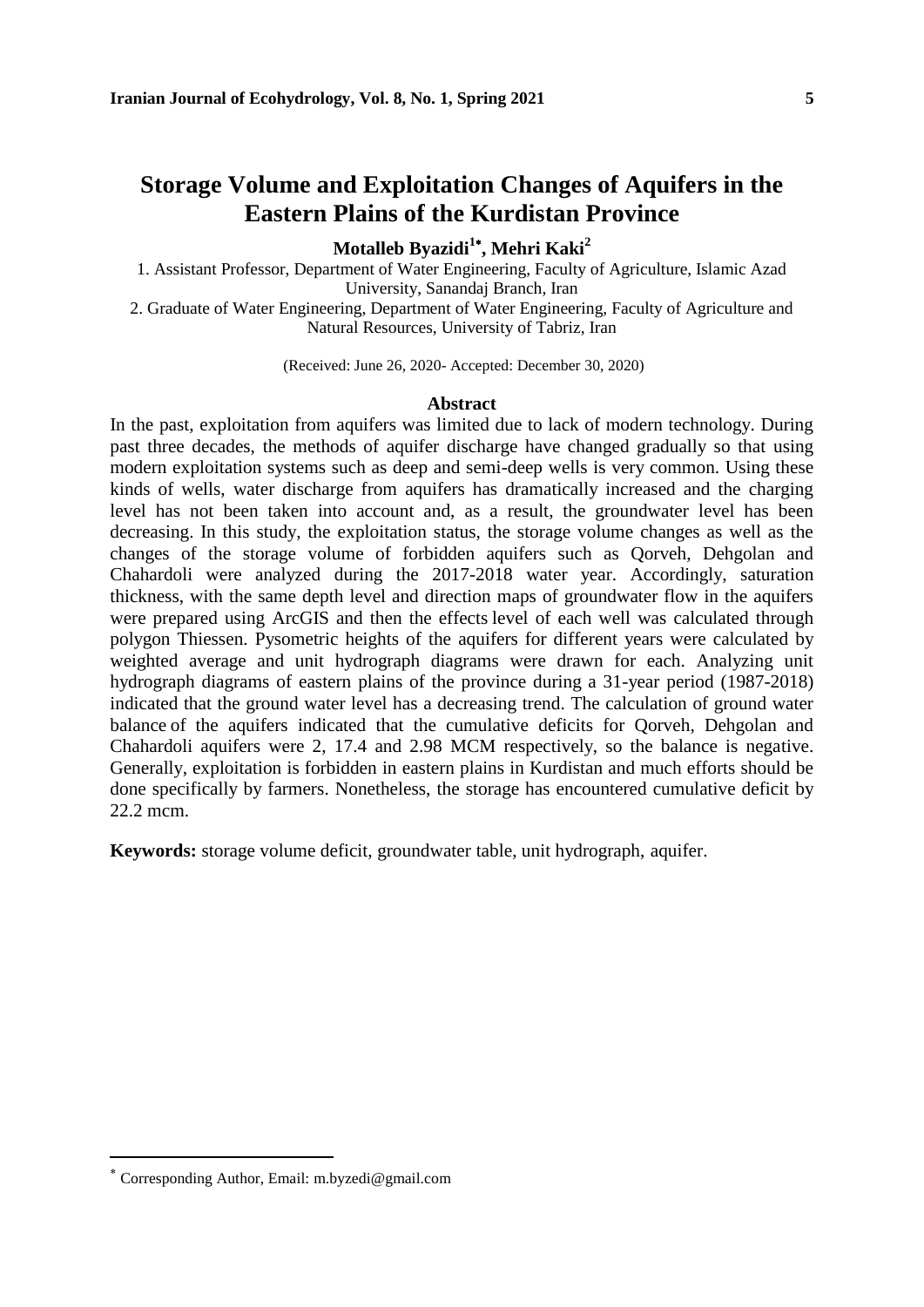# **Investigating the ability of Dyna-CLUE Model in Analyzing and Predicting Future Land Use Patterns in Simineh River Basin**

**Soheila Youneszadeh<sup>1</sup> , Ali Salajegheh<sup>2</sup> , Tayebeh Mesbahzadeh<sup>3</sup> , Masoud Tajrishi<sup>4</sup> , Shahram Khalighi Sigaroodi<sup>5</sup> , Hamid Taheri Shahraeini<sup>6</sup>**

1. PhD in Watershed Science and Engineering, Faculty of Natural Resources, University of Tehran,

Tehran

2. Professor, Faculty of Natural Resources, University of Tehran, Tehran

3. Assistant, Faculty of Natural Resources, University of Tehran, Tehran

4. Professor, Faculty of Civil Engineering, Sharif University of Technology, Tehran

5. Associate Professor, Faculty of Natural Resources, University Tehran, Tehran

6. Researchers from the Meteorologie Institute, Freie Universität, Berlin

(Received: August 27, 2020- Accepted: December 30, 2020)

#### **Abstract**

Land use changes are the result of complex interactions between many processes. Many models have been developed in recent decades to understand these dynamics. The present study, using Landsat satellite images and applying the maximum probability classification algorithm, examined the land use pattern of Simine River basin in 2000, 2005, 2010 and 2017 and identifies the historical transformations of them. Finally, the various scenarios of land use change in 2040 are examined using the latest version of the Dyna-CLUE land use model. The results of modeling indicate Dyna-CLUE model performance in analyzing and predicting future land use patterns at the basin level and its calibration and validation coefficients in 2005 and 2010 are 0.84 and 0.69, respectively. Analysis of land use changes between 2000 and 2017 has shown that the most important change was the conversion of rangeland lands to irrigated lands so that about 343 square kilometers of rangeland lands (equivalent to 13%) decreased and irrigated agricultural lands increased by about 127%. Also, the spatial arrangement of land use classes in 2040 in the form of three optimistic, pessimistic and the continuation of the previous trend scenarios and its outputs have shown that the future pattern of most land use classes in the region has not changed much compared to historical spatial patterns and shows a marginal spatial expansion. The results of this study can be used as an effective tool for environmental planners to manage the future infrastructure of the Simine River basin.

**Keywords:** Land Use Modeling, Maximum Likelihood Algorithm, Rangeland, Irrigated Agricultural Land.

Corresponding Author, Email: salajegh@ut.ac.ir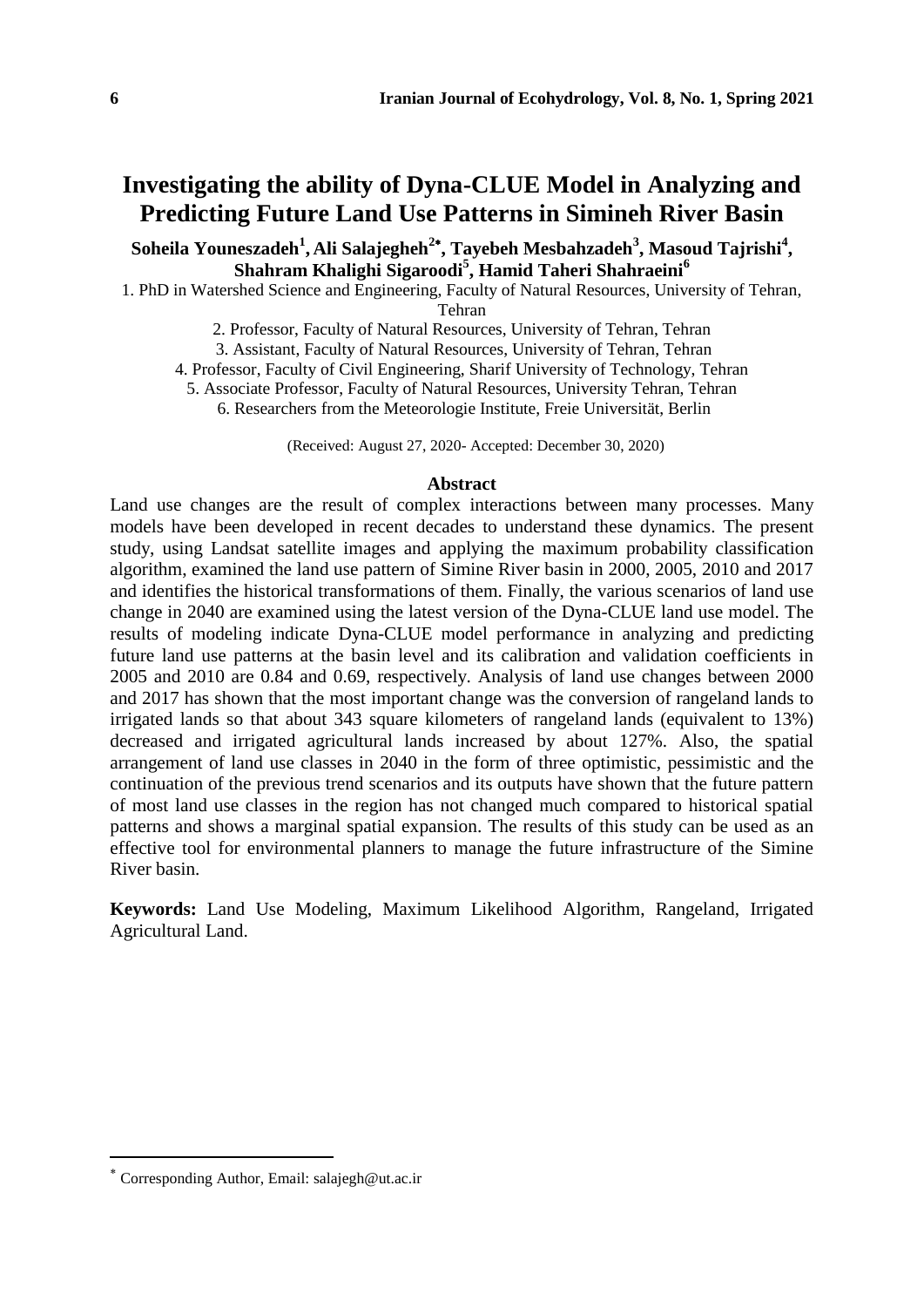## **Efficiency Evaluation of the VIKOR, L-THIA, and Artificial Neural Network (ANT) Models in Flood Zone Analysis (Case Study: Khorasan Razavi Province)**

**Mohammad Ali Zanganeh Asadi<sup>1</sup> , Abolghasem Amir Ahmadi<sup>2</sup> , Mahnaz Naemi Tabar<sup>3</sup>**

1. Associate Professor of Geomorphology, Hakim Sabzevari University, Faculty of Geography and Environmental Sciences, Hakim Sabzevari University, Iran

2. Professor of Geomorphology, Hakim Sabzevari University, Faculty of Geography and Environmental Sciences, Iran

3. Graduated from Geomorphology, Hakim Sabzevari University, Faculty of Geography and Environmental Sciences, Iran

(Received: June 24, 2020- Accepted: February 18, 2021)

#### **Abstract**

Considering the natural conditions of Iran, not paying attention to floods can cause irreparable damages, among which flood estimation and zoning of floodplain areas are very significant in controlling hazards, so zoning of climate change is necessary. The present study aims to investigate the risk of floods in selected basins of Khorasan Razavi using the VIKOR, L-THIA, and ANT models. Then, fourteen variables affecting the occurrence of floods including climate, land use, altitude, drainage density, geomorphological units, lithology, runoff height, permeability, slope and direction, distance to rivers/waterways, precipitation, temperature, and soil were used. The results showed that among the mentioned variables, climate parameters, land use, slope, drainage density, distance to rivers/waterways, precipitation, soil, and geomorphological units have greater effects on the occurrence of floods according to statistical calculations. Quantitative and qualitative evaluation of the results using various statistics showed that the L-THIA model, with a  $\gamma=0.8$ , had the highest correlation with the primary layers and was more accurate and efficient than the two VIKOR and ANT models in flood prediction.

**Keywords:** flood, basins, Gamma test, modeling, zoning.

Corresponding Author, Email: Ma.zanganehasadi@hsu.ac.ir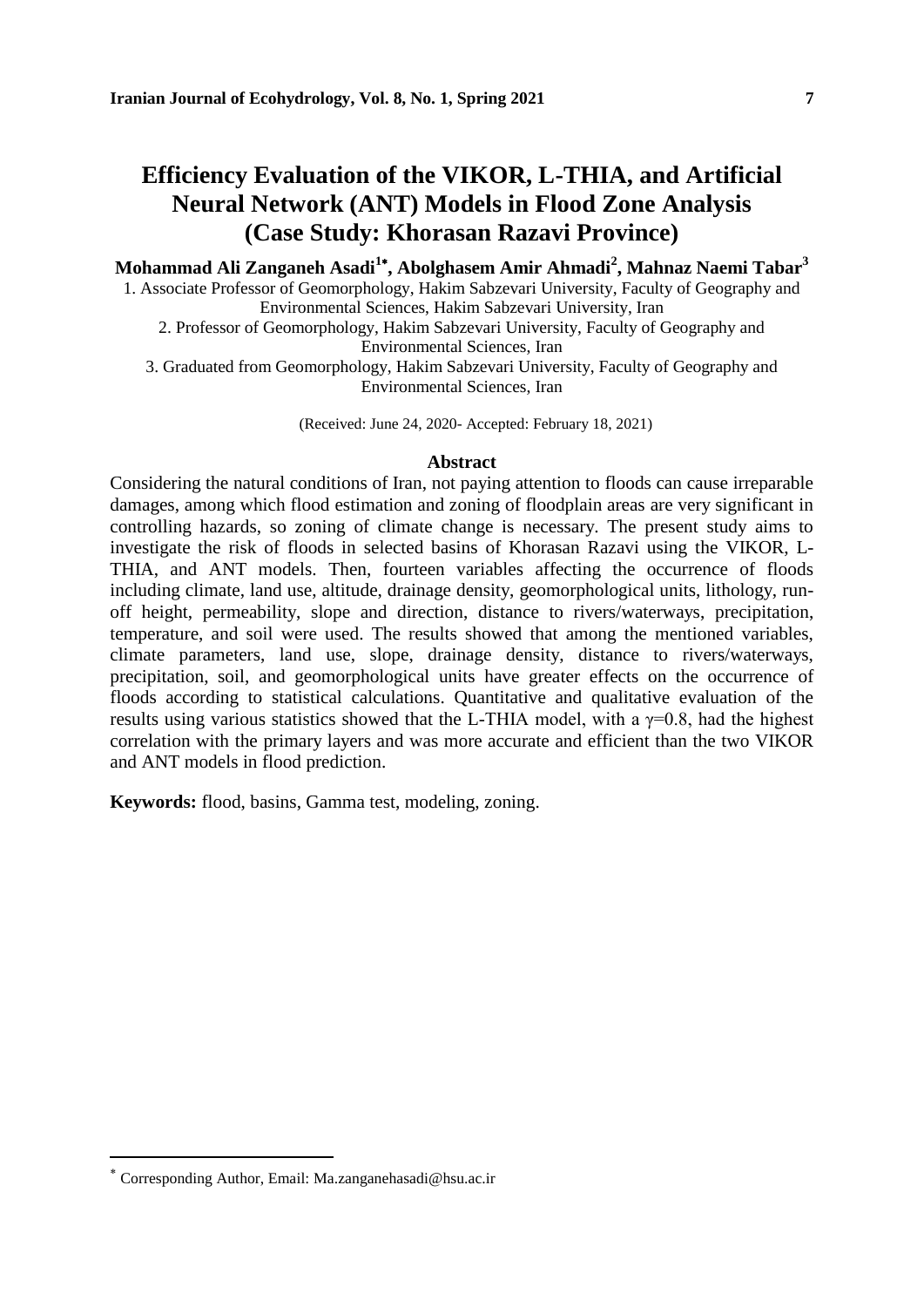# **Application of Satellite Data for Determining Environmental Water Requirement of Wetlands in Data-sparse Regions (The Case of Kanibrazan Wetland, Iran)**

**Somayeh Sima<sup>1</sup> , Kourosh Kavousi<sup>2</sup> , Behdad Saed<sup>3</sup>**

1. Assistant Professor, Tarbiat Modares University, Tehran, Iran 2. Aban Pazhuh Consulting Engineering, Tehran, Iran 3. PhD Student in Water Resources Engineering, University of Saskatchewan, Canada, Iran

(Received: July 25, 2020- Accepted: February 18, 2021)

#### **Abstract**

Determining and supplying environmental water requirements (EWRs) of ecosystems including wetlands is one of the most effective ways to mitigate wetlands degradation and to ensure the provision of ecosystem services. This study aims at determining EWR of the Kanibrazan International wetland, south of Lake Urmia, using a combined hydro-ecological approach. The wetland's water and vegetation areas were extracted using long-term satellite data. Moreover, frequency analysis of the inundated areas, investigation of the vegetation life cycle, and estimation of evapotranspiration (ET) from the wetland were conducted. Subsequently, through multi-season field surveys from summer 2015 to fall 2016, the wetland's hydrography and spatial distribution of vegetation and birds' habitat in the wetland were obtained. Then, indicator vegetation and winter bird species were identified and used to determine appropriate inundation areas and volumes. Finally, satellite-derived inundated areas and ETs were used in an inverse water balance model to calculate the associated inflow regime to the wetland. Results show that in a normal year an annual volume of 16.5 MCM, with a tow-peak hydrograph in mid-fall and late spring is required to be supplied as EWR of the Kanibrazan wetland. The findings of this study can be applied in the planning of the surface and groundwater water resources feeding wetland and to better manage wetland's water quality.

**Keywords:** Environmental water requirement, Combined approach, Vegetation cover, Winter birds, Indicator species.

Corresponding Author, Email: s.sima@modares.ac.ir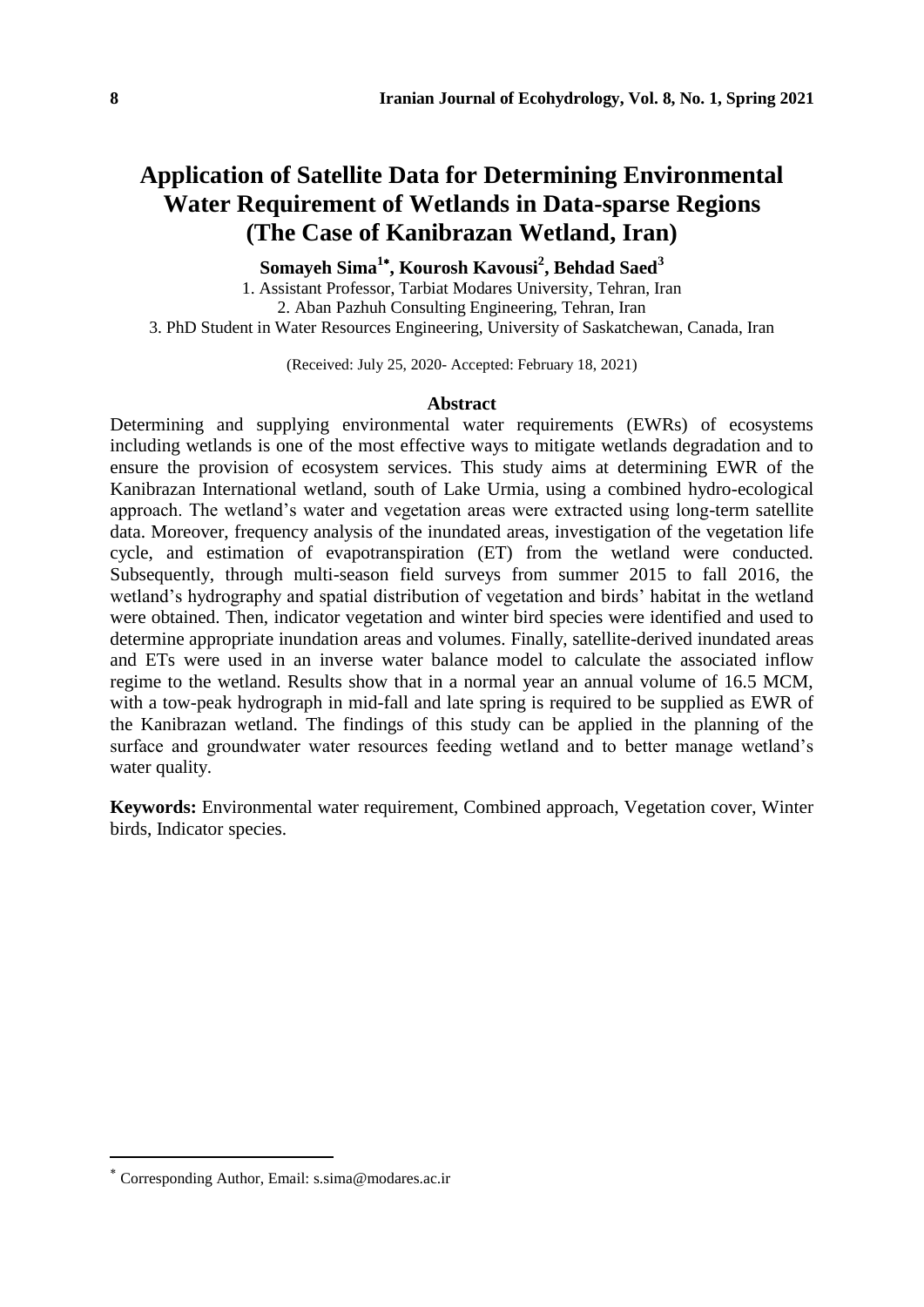### **Locating Suitable Sites for Relief Camps during Severe Floods Using GIS (Case Study: Chaharmahal and Bakhtiari Province)**

**Abolfazl Zolfaghari<sup>1</sup> , Zahra Azizi<sup>2</sup> , Hossein Aghamohammadi<sup>2</sup>**

1. M.Sc. Student, Department of Remote Sensing and GIS, Science and Research Branch, Islamic Azad University, Tehran, Iran

2. Assistant Professor, Department of Remote Sensing and GIS, Science and Research Branch, Islamic Azad University, Tehran, Iran

(Received: August 05, 2020- Accepted: January 31, 2021)

#### **Abstract**

Natural crises are unavoidable, but the damage to the financial and human sectors can be greatly reduced by relying on engineering techniques and scientific innovations. Many parts of Iran are among the accident-prone areas in the world that need special attention before crises. Chaharmahal Bakhtiari province is one of these areas due to its geographical location and special climatic conditions, which makes the location of emergency accommodation for floods in this province important. In the present study, a method based on compiling a researcher-made questionnaire and reviewing library documents and statistical models has been used. Therefore, using Analytic Hierarchy Process (AHP) method, safe places during floods are identified and the existing criteria and sub-criteria are prepared. Then using the fuzzy-hierarchical statistical information (FAHP), the values of each criterion and sub-criteria and the final weight were calculated, and the relevant drawings were prepared and compiled in the GIS environment to display them as best as possible. The results showed that Shahrekord has the lowest level of risk among the cities of the province and the north and northeast of Borujen, Ardal and the central and southern parts of Koohrang and the northern parts of Lordegan have more safety than the northern parts of the city, respectively.

**Keywords:** GIS, AHP, Crisis Management, Emergency Housing, Flood.

Corresponding Author, Email: zazizi@srbiau.ac.ir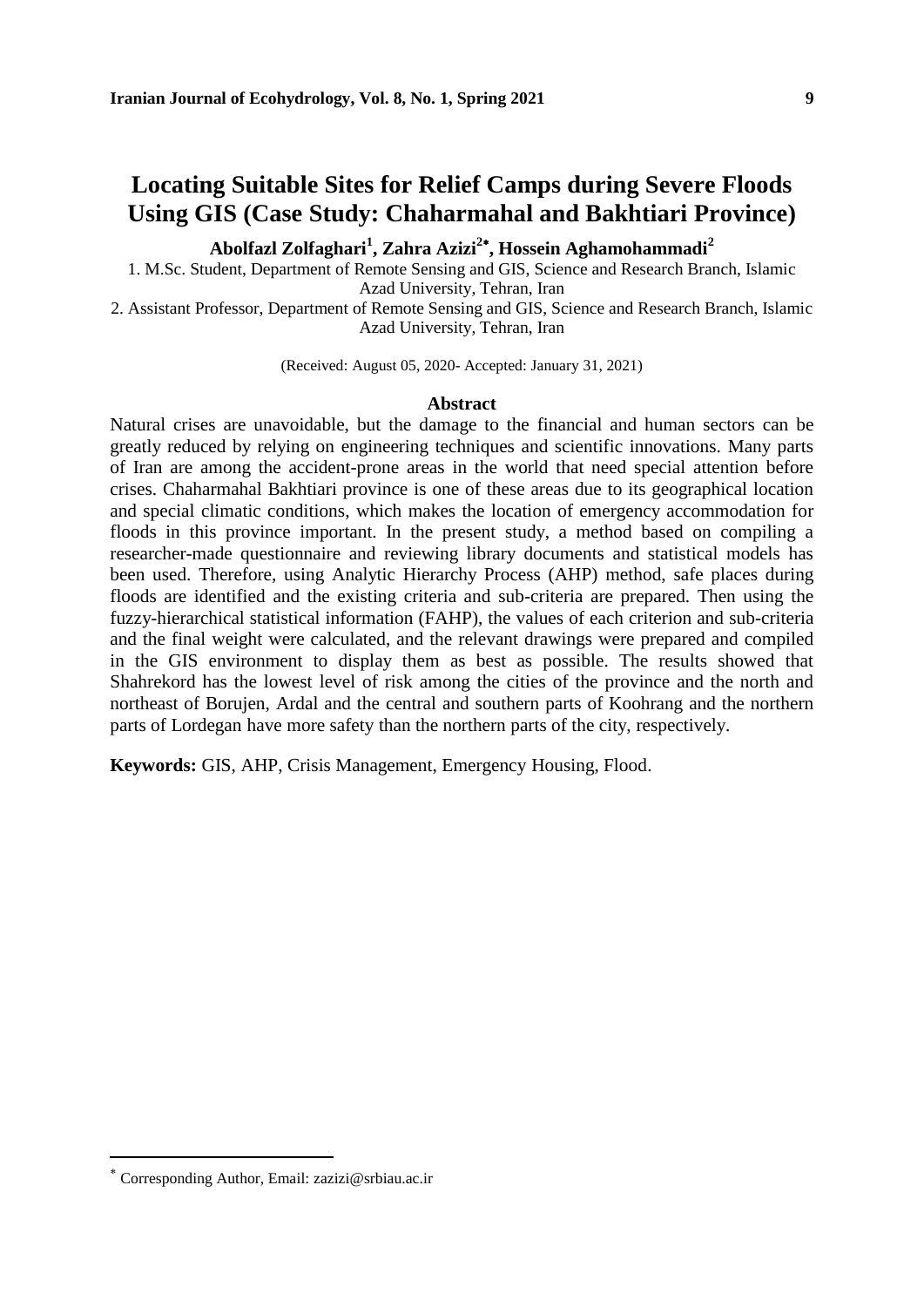### **Modeling of Precipitation – runoff for Predicting Upcoming Flow Streams in Halilroud Basin**

**Asiyeh Zarei<sup>1</sup> , Nasrin Sayari<sup>2</sup> , Bahram Bakhtiari<sup>3</sup> , Mohammad Mehdi Ahmadi<sup>3</sup>**

1. M.S graduate, Department of Water Engineering, Shahid Bahonar University of Kerman, Iran

2. Assisstant Professor of Water Engineering, Shahid Bahonar University of Kerman

3. Associate Professor of Water Engineering, Shahid Bahonar University of Kerman

(Received: September 25, 2020- Accepted: February 18, 2021)

#### **Abstract**

Climate change has an impact on discharge in rivers by changing the temperature and precipitation. Iran is much more vulnerable to climate change compared to other countries because of its limited water sources and heterogeneous distribution. The simulation of run-off plays a significant role in some environmental and engineering issues. The purpose of this study was to evaluate the impacts of climate change on run-off in the Halilroud basin in Kerman province using the IHACRES model in two time periods (2020-2050, 2070-2100). In this respect, daily data such as rainfall, temperature from 1995 to 2017 were collected. Then, the outputs of the CanESM2 model, which is a general circulation model (GCM) under two middle emission scenarios (RCP4.5) and pessimistic scenario (RCP8.5) using the SDSM model were downscaled. The average temperature in the stations in the present and next periods decreased by 5.6 and 4.6 percent, respectively. The stations' precipitation increased by 42.5 percent and in the next period by 40 percent compared to the observation period (1989 - 2017). The predicted values of temperature and precipitation were entered into the IHACRES model by the SDSM climate model, and then, the discharge changes were expected in two periods of time. The average monthly discharge shows an increase in the warmest months of the year in both stations (Kenaruyeh, Cheshmeh Arous). The results indicated that reducing the temperature and the rise of precipitation in warm months of the year led to increased runoff and the intensity of flood events in the studied area.

**Keywords:** SDSM, IHACRES, Climate Change, CanESM2, RCP Scenarios.

Corresponding Author, Email: na\_sa@uk.ac.ir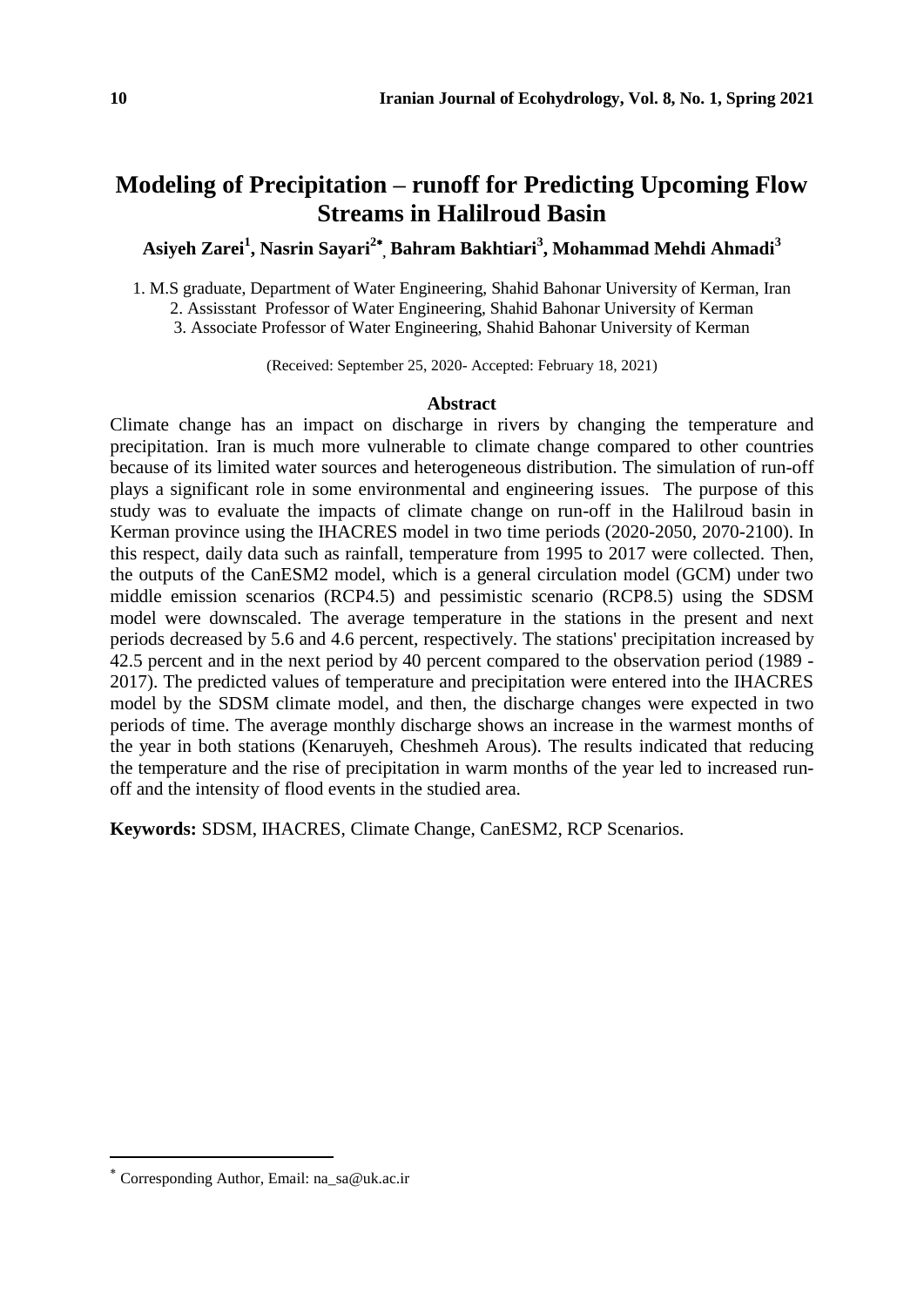# **Evaluation of Water Requirement of** *Fraxinus rotundifolia* **Mill and** *Morus alba* **under Different Water Stresses in Arid Region (Case Studty: Robat Karim City)**

**Mohammad Asgari<sup>1</sup> , Mohsen Javanmiri Pour<sup>2</sup> , Vahid Etemad<sup>3</sup> , Abdolmajid Liaghat<sup>4</sup>**

1. Ph.D. Student of Forest Biological Sciences, University of Tehran, Faculty of Natural Resources 2. Ph.D. Gratuated, Faculty of Natural Resources, University of Tehran, Karaj, I.R. Iran 3. Associate Professor, Faculty of Natural Resources, University of Tehran, Karaj, I.R. Iran 4. Professor, Faculty of Agricultural Engineering and Technology, University of Tehran, Karaj, I.R.

Iran

(Received: September 25, 2020- Accepted: February 18, 2021)

#### **Abstract**

In arid and semi-arid regions that are affected by drought, maintaining and developing vegetation and green space are faced with serious challenge of the dearth of water. The purpose of this study is to compare the water requirement of *Fraxinus rotundifolia* Mill and *Morus alba* as common species in Robat Karim, located in the southwest of the Tehran province. This research was carried out in greenhouse and in the field and saplings of two tree species planted in a completely randomized design in the field and inside the pots. This research has two stages and each stage consists of several phases. The results showed that in *Fraxinus rotundifolia* Mill and *Morus alba* species, the fastest time to reach the MAD point respectively was 4 days (from 6 to 9 July), and 4 days (from 6 to 9 July, 10 to 13 July and 29 July to 1 August) in the greenhouse, and the fastest time to reach the MAD point respectively was 7 days (from 9 to 15 July and 9 to 15 August) and 9 days (from 12 to 20 June, 1 to 9 July and 2 to 10 September). The highest moisture consumption of *Fraxinus rotundifolia* Mill saplings used in the greenhouse and during different months on 11 to 12 July is equal to 19.3% by volumetric water content; 15.6% weight water content or 38.6 mm while the highest moisture consumption is used for *Morus alba* saplings in the greenhouse and during different months on July 6 to 7, equal to 12.8% by volumetric water content. The weight of water content was 9.83% or 32 mm. The highest moisture consumption used by *Fraxinus rotundifolia* Mill saplings in the field and during different months on July 1 to 2 was equal to 6.2% by volumetric water content or 4.3% by weight water content while the highest moisture consumption used by male *Morus alba* saplings in the field and during different months on 18 to 19 August was equal to 3.75% by volumetric water content or 2.7% by weight water content. Generally, the results of this study showed that *Fraxinus rotundifolia* Mill and *Morus alba* are classified according to the intensity of water requirement and irrigation frequency from high to low in the field and greenhouse.

**Keywords:** Ash and Mulberry, Evapotranspiration, Irrigation Cycle, Management Allowable Deplation, Water Stress.

Corresponding Author, Email: Vetemad@ut.ac.ir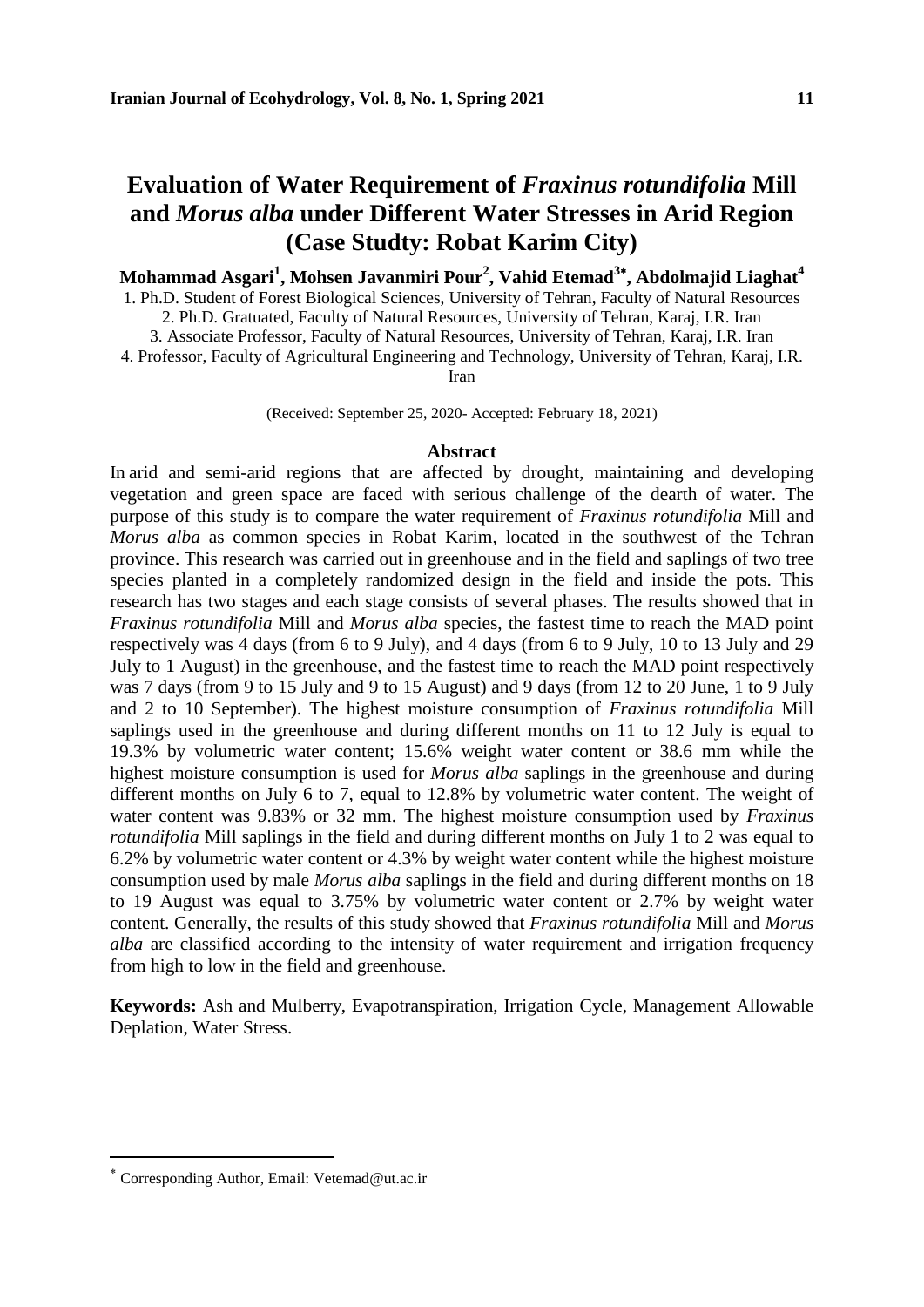# **Simulation of Parameters Affecting the River Flow Trend using the IHACRES Rainfall-runoff Model in Future Periods (Case Study: Zolachai River)**

### **Majid Ghorbani Dailari<sup>1</sup> , Sabereh Darbandi<sup>2</sup> , Esmail Asadi<sup>3</sup> , Morteza Samadian<sup>4</sup>**

1. Master of Science in Water Engineering, University of Tabriz, Iran

2. Associate Professor, Department of Water Engineering, University of Tabriz, Iran

3. Assistant Professor, Department of Water Engineering, University of Tabriz, Iran

4. Ph.D Candidate in Water Resources Engineering, University of Tabriz & Lecturer Department of Civil Engineering, Institute of Science and Technology, Iran

(Received: September 28, 2020- Accepted: February 18, 2021)

#### **Abstract**

Considering the importance of the effects of climate change on water resources, it is useful and necessary to study the behavior of the river, especially its discharge in future periods, to manage water resources and provide solutions to adapt to the phenomenon of climate change. The purpose of this study is to investigate the effect of climate change on the discharge of the Zolachai River in West Azerbaijan Province. For this purpose, using the LARS-WG model, the precipitation and temperature values of the Upper Chehriq meteorological station under different scenarios from 2021 to 2080 were predicted. Then, based on the microscale data of future precipitation and temperature, the volume of run-off output of the basin in future periods was simulated using the IHACRES rainfall-runoff model. The results of run-off forecast during future climatic periods showed that the average long-term annual run-off changes during the period 2080-2021 at the rate of 1.12 cubic meters per second (33.34%) under the RCP2.6 scenarios, 1.17 cubic meters per second (0.67 33%) under the RCP4.5 scenario and 1.37 cubic meters per second (39.42%) under the RCP8.5 scenario compared to the base period.

**Keywords:** Rainfall- Run-off Model, Climate Change, LARS-WG,IHACRES, Zolachai River.

Corresponding Author, Email: esasadi@gmail.com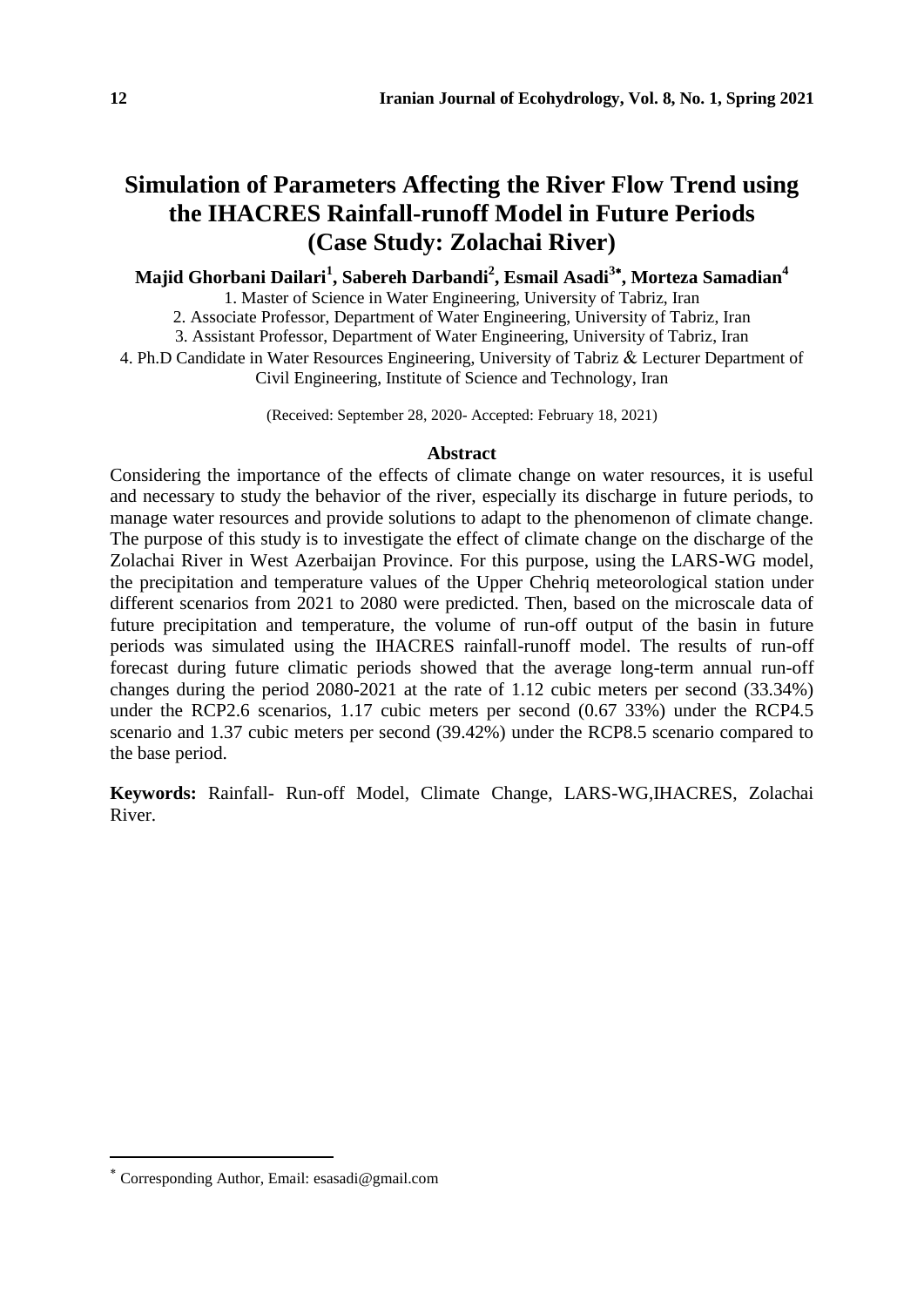### **Evaluation of Snow Cover Changes Trend Using GEE and TFPW-MK Test (Case Study: Marber Basin- Isfahan)**

**Hasan Torabi Poodeh<sup>1</sup> , Hossein Yousefi<sup>2</sup> , Arman Samadi<sup>3</sup> , Azadeh Arshia<sup>4</sup> , Zahra Shamsi<sup>4</sup> , Yazdan Yarahmadi<sup>5</sup>**

1. Associate Professor, Department of Water Engineering, Faculty of Agriculture and Natural Resources, Lorestan University, Khorramabad, Iran

2. Associate Professor, Faculty of new Science and Technologies, University of Tehran, Iran 3. MSc Student of Remote Sensing and GIS, University of Tehran

4. PhD Student of Water Structures, Faculty of Agriculture and Natural Resources, Lorestan University, Khorramabad, Iran

5. PhD Student in Watershed Science and Engineering, Faculty of Natural Resources and Earth Sciences, University of Kashan, Kashan, Iran

(Received: October 06, 2020- Accepted: February 13, 2021)

#### **Abstract**

Studying and evaluating changes in snow cover, as one of the most significant sources of water supply is very important. Due to the conditions of inaccessible mountainous areas, it is not possible to make permanent ground measurements to estimate snowfall resources and form a database. Therefore, the use of satellite imagery in identifying snow-covered areas and evaluating its changes is very important and necessary. In this study, satellite imagery of MODIS sensor in Marber Basin located in the south of Isfahan province for the 20-year period from 2000 to 2019 was used. It is noteworthy that in this study, the Google Earth Engine system, or GEE, was used, which is a new and very useful system. In the present study, more than 7000 images of daily snow cover were used, which are available in GEE in the shortest time. TFPW-MK test was used to evaluate the trend of snow cover changes. In this study, in addition to programming and calling images and extracting snow cover values in the engine system and process analysis by performing TFPW-MK test, ArcGIS10.5 software was also used in preparing the outputs. The results showed that the trend of changes in snow cover levels during the mentioned 20-year period has been decreasing, so that from about 120 square kilometers to less than 60 square kilometers in 2018, according to the percentage of trust (pcolumn in The TFPW method has a significant negative trend at the level of 5% in January and August and a significant negative trend at the level of 10% in June. The annual trend was also examined by TFPW test and shows a significant negative trend at the level of 5%.

**Keywords:** Snow, Marber Basin, MODIS, GEE, TFPW-MK.

Corresponding Author, Email: Hosseinyousefi@ut.ac.ir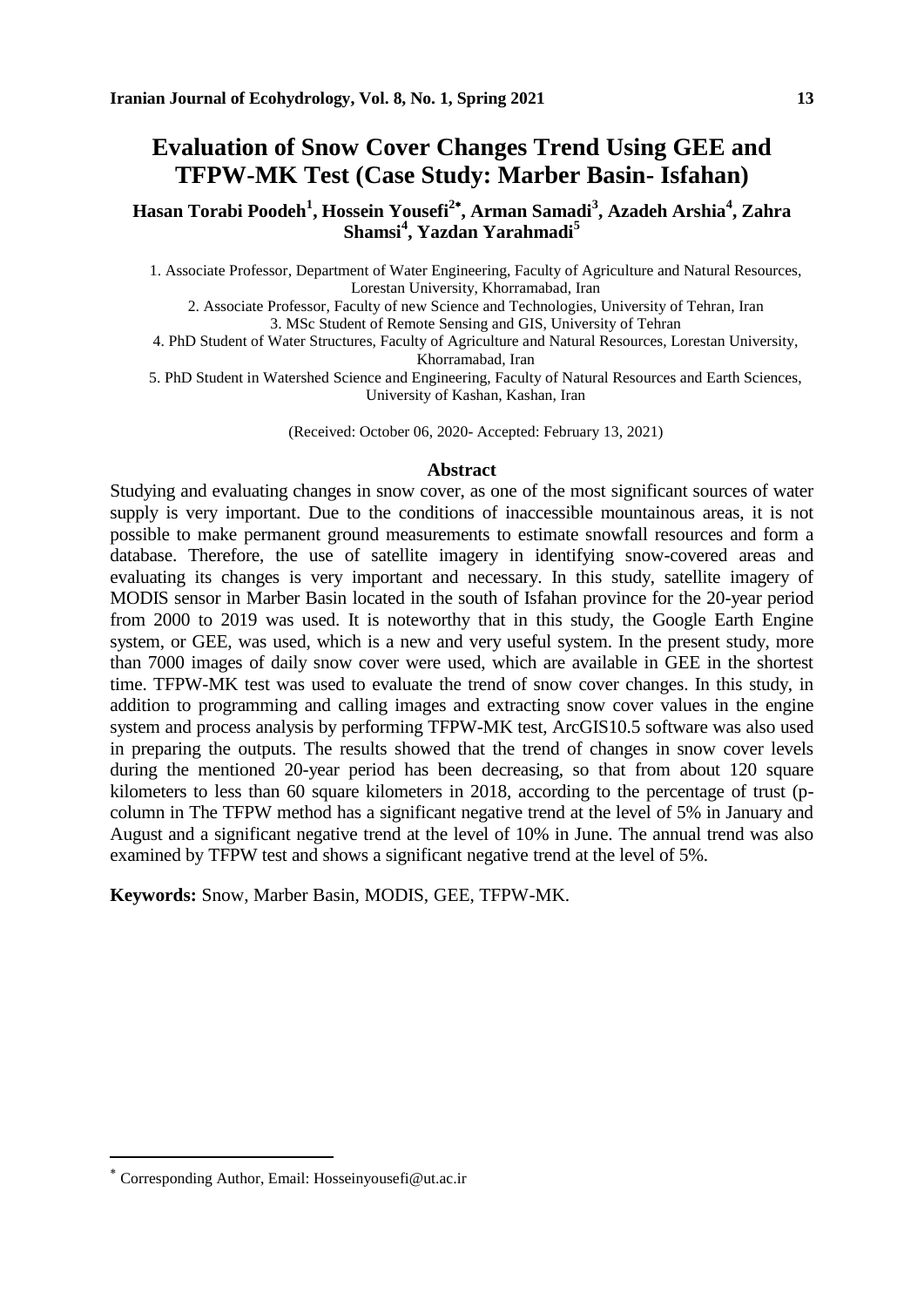### **Prediction of Monthly Potential Evapotranspiration under RCP Scenarios in Future Periods (Case Study: Golpayegan Basin)**

**Seyed Mohammad Reza Mirhosseiny<sup>1</sup> , Hoda Ghasemieh2\* <sup>1</sup>, Khodayar Abdollahi<sup>3</sup>**

1. PhD Student of Watershed Management Sciences and Engineering, Faculty of Natural Resources and Earth Sciences, University of Kashan

- 2. Associate Professor, Department of Rangeland and Watershed Management, Faculty of natural Resources and Earth Sciences, University of Kashan
- 3. Assistant Professor, Department of Watershed Management, Faculty of Natural Resources and Earth Sciences, Shahrekord University

(Received: September 25, 2020- Accepted: February 18, 2021)

### **Abstract**

Evapotranspiration is the transfer of energy between the Earth's surface and the atmosphere and it is the most productive mechanism of communication between the hydrosphere, lithosphere and biosphere. This study focuses on predicting potential evapotranspiration in Golpayegan basin as a response to climate change. For this purpose, six algorithms including Hargreaves-Samani, Thornthwaite, Romanenko, Oudin, Kharrufa and Blaney-Criddle and also, Penman- Monteith- FAO as a standard algorithm, were used for estimating the potential evapotranspiration. The results showed that the Hargreaves-Samani algorithm performed closer to the Penman-Monteith-FAO standard algorithm compared to other algorithms. Therefore, this algorithm was used to evaluate the potential impact of climate change in future periods on the rate of potential evapotranspiration. After that, the amount of potential evapotranspiration using general circulation models (GCM) was estimated under RCP scenarios 2.6,4.5,8.5 for near, middle and far periods of 2021-2040, 2041-2060 and 2061- 2080 by the LARS-WG6 model using the HadGEM2-ES climatic model. Finally, the predicted evapotranspiration values in future periods were compared with the evapotranspiration results in the baseline period of 1992-2017 to investigate the impact of climate change on potential evapotranspiration. The results showed an increase in potential evapotranspiration under all RCP scenarios in future periods. Increase under scenarios of RCP2.6, RCP4.5 and RCP8.5 in the near future were obtained 6.31, 7.5 and 7.10 percent, In the middle future period, 9.69, 9.84 and 11.82 percent and in the distant future period, 8.17, 13.79 and 18.15 percent, respectively.

**Keywords:** Climate change, Potential evapotranspiration, Hargreaves- Samani, Golpayegan basin.

l

<sup>\*</sup> Corresponding Author, Email: h.ghasemieh@kashanu.ac.ir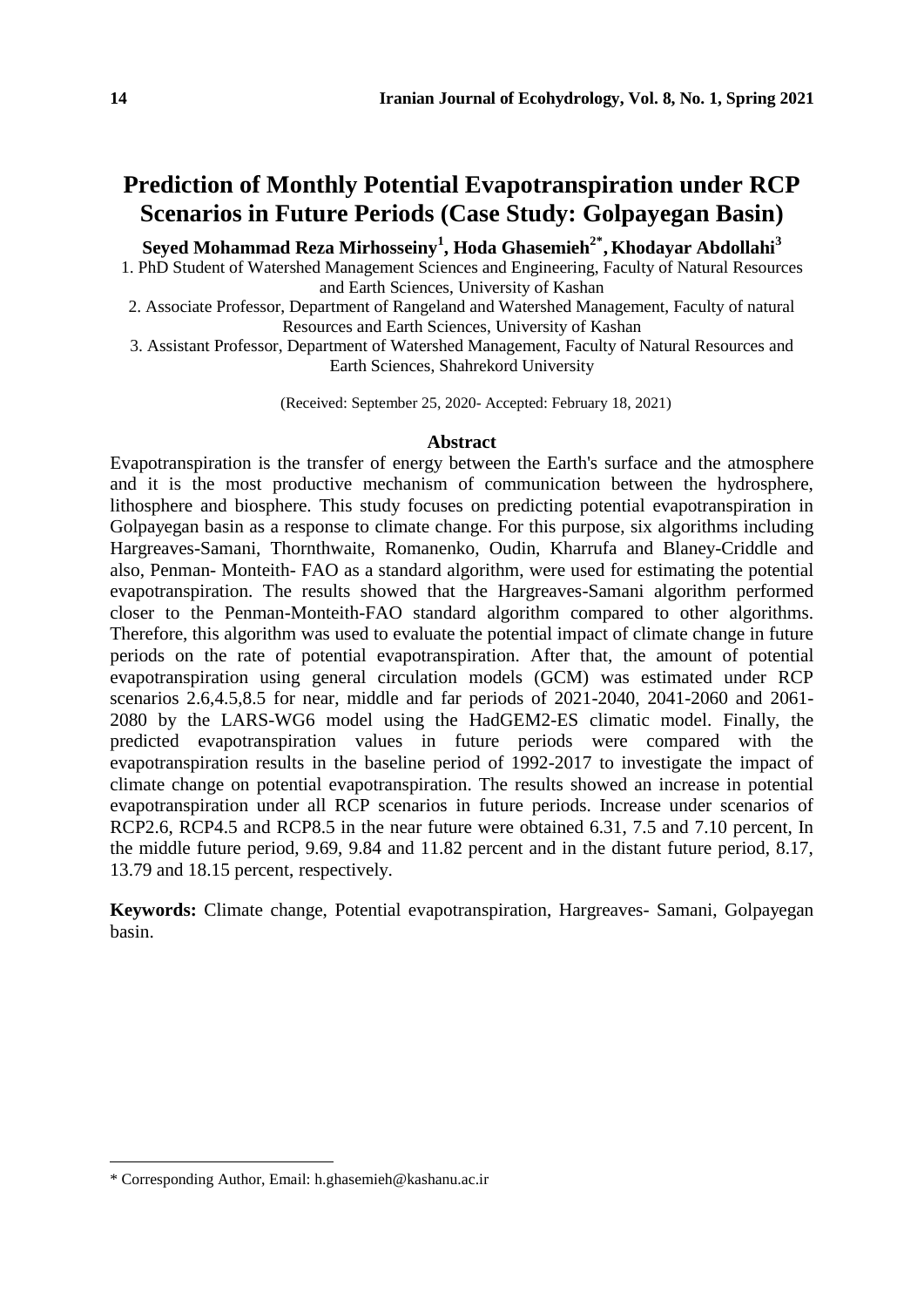### **The Impressibility of Flood Regime from Rainfall and Land Use Changes in Cheshmeh Kileh Watershed**

**Ali Nasiri Khiavi<sup>1</sup> , Mehdi Vafakhah<sup>2</sup> , Seyed Hamidreza Sadeghi<sup>2</sup>**

1. Ph.D. Student of Watershed Management Sciences and Engineering, Faculty of Natural Resources and Marine Sciences, Tarbiat Modares University, Iran

2. Professor, Department of Watershed Management Engineering, Faculty of Natural Resources and Marine Sciences, Tarbiat Modares University

(Received: October 25, 2020- Accepted: February 18, 2021)

#### **Abstract**

Assessing the impact of changes in rainfall and land use on flood is a key issue in watershed management. However, their simultaneous effect has received less attention. The aim of this study was to investigate the impressibility of flood from rainfall regime and land uses in Cheshmeh Kileh Tonekabon watershed. For the present study, data from five rain gauge stations in the region and Haratbar hydrometric station were used. First, the land use map of 1984, 2001 and 2017 was prepared using a Random Forest algorithm in the Google Earth Engine. Then, rainfall and discharge components were used to investigate the impressibility of flood on the rainfall regime. In order to quantitatively estimate the minimum and maximum flood indices and Flow Duration Curve, IHA 7.1 software and EFC approach were used. Investigating the effect of rainfall regime variables on flood showed that there is no significant trend in precipitation data in the statistical period. On the other hand, the area of forest lands in 2017 compared to 1984 decreased by about 21.25%, but rangeland, agricultural and residential areas increased by 24.16, 315.00 and 225.47 percent, respectively. The percentage of difference between 1, 3, 7, 30 and 90 days' maximum indicators, rising rate and large flood in 2017 compared to 1984, was respectively showed 193.17, 156.02, 124.87, 77.22, 57.93, 197.22 and 207.66 percent increase, which indicates the impressibility of flood flow indicators from land use changes. From the results of the present study, it can be concluded that land use change has detrimental effects on the soil and water conservation as well as on the ecological and hydrological balance of the watershed.

**Keywords:** Eco-Hydrology, Soil and Water Conservation, Rainfall Regime, Flood Indices, Flood Management.

Corresponding Author, Email: vafakhah@modares.ac.ir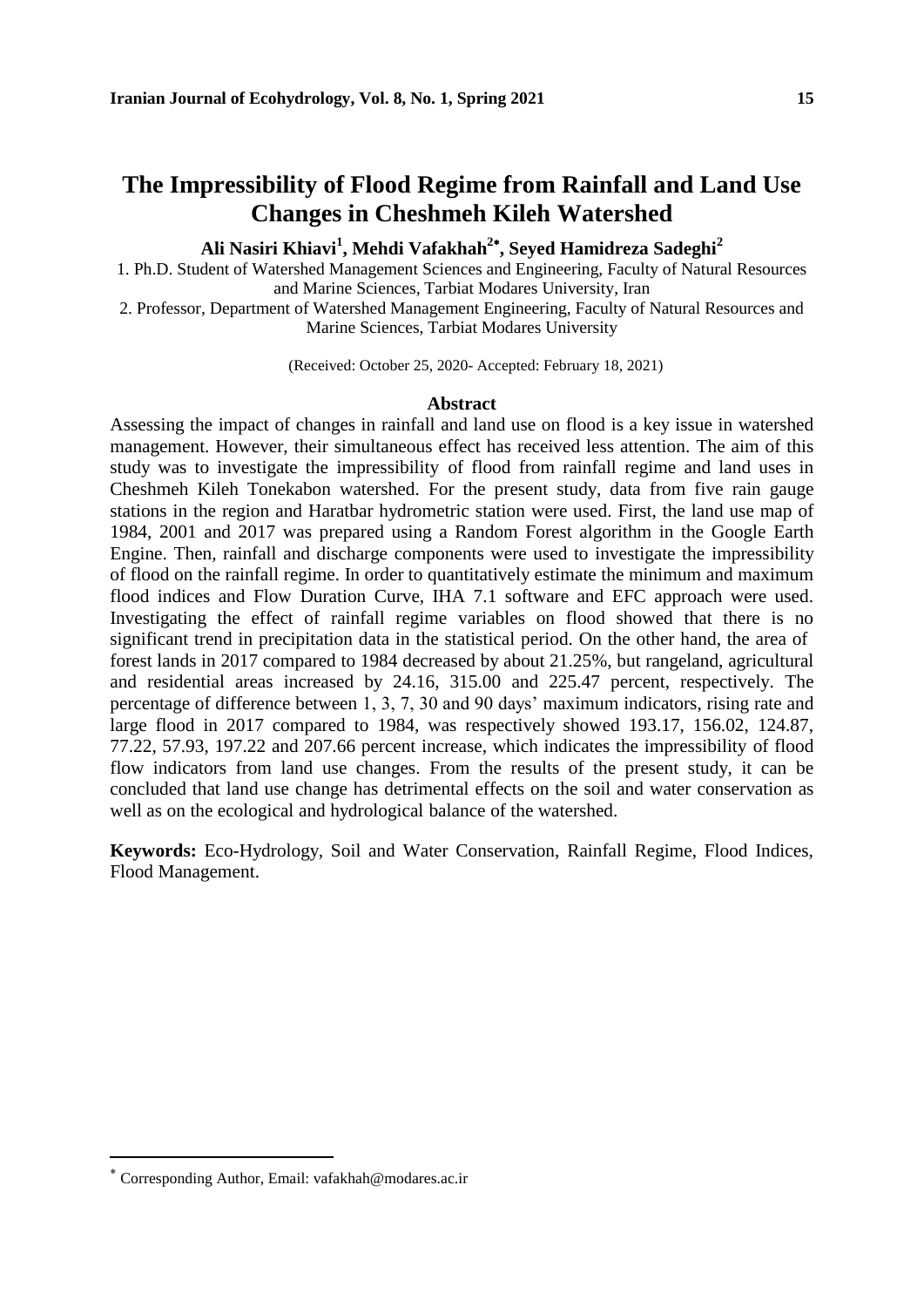### **Spatial Mapping of Northeast Bijar Plain Aquifer Quality Index and Comparison of Water Quality Using Different Methods**

**Ata Allah Nadiri<sup>1</sup> , Saleh Taheri Zangi<sup>2</sup> , Nasser Jabraili Andaryan<sup>3</sup>**

1. Associate Professor, Faculty of Natural Sciences, University of Tabriz 2. Master of Science of Hydrogeology, Faculty of Natural Sciences, University of Tabriz 3. PhD Student in Hydrogeology, Faculty of Natural Sciences, University of Tabriz

(Received: November 24, 2020- Accepted: February 23, 2021)

#### **Abstract**

Considering the quality of drinking water has an important role in human health, so the quality of aquifers as the main source of drinking water supply should be analyzed. The purpose of this study is to investigate the quality of groundwater used for drinking in the northeast of Bijar plain with GOI index using ArcGIS software. Study area of Bijar plain aquifer is one of the aquifers in the Kurdistan province that provides a drinking water source in a part of Bijar city and more than 12 villages. Drinking water quality index used four methods GQI, GQI-GA, GQI-FL-GA and GQI-FG was prepared for this aquifer and then in order to validate and compare the results of the four methods of correlation coefficient (r) and root mean square Error (RMSE) were used. Based on the obtained results, GQI-FL-GA method with correlation coefficient of 0.89 and RMSE 0.01 showed the best results and GQI-FG method with correlation coefficient of 0.86 and RMSE 0.11 presented the weakest results. According to the water quality index method, 91.2 percent of the plain has suiteble good quality and the remaining 8.8 percent of the region, which is mostly the northeastern parts (plain output) has acceptable quality.

**Keywords:** Bijar Plain, Fuzzy, Genetic algoritm, Water Quality Index.

Corresponding Author, Email: Nadiri@tabrizu.ac.ir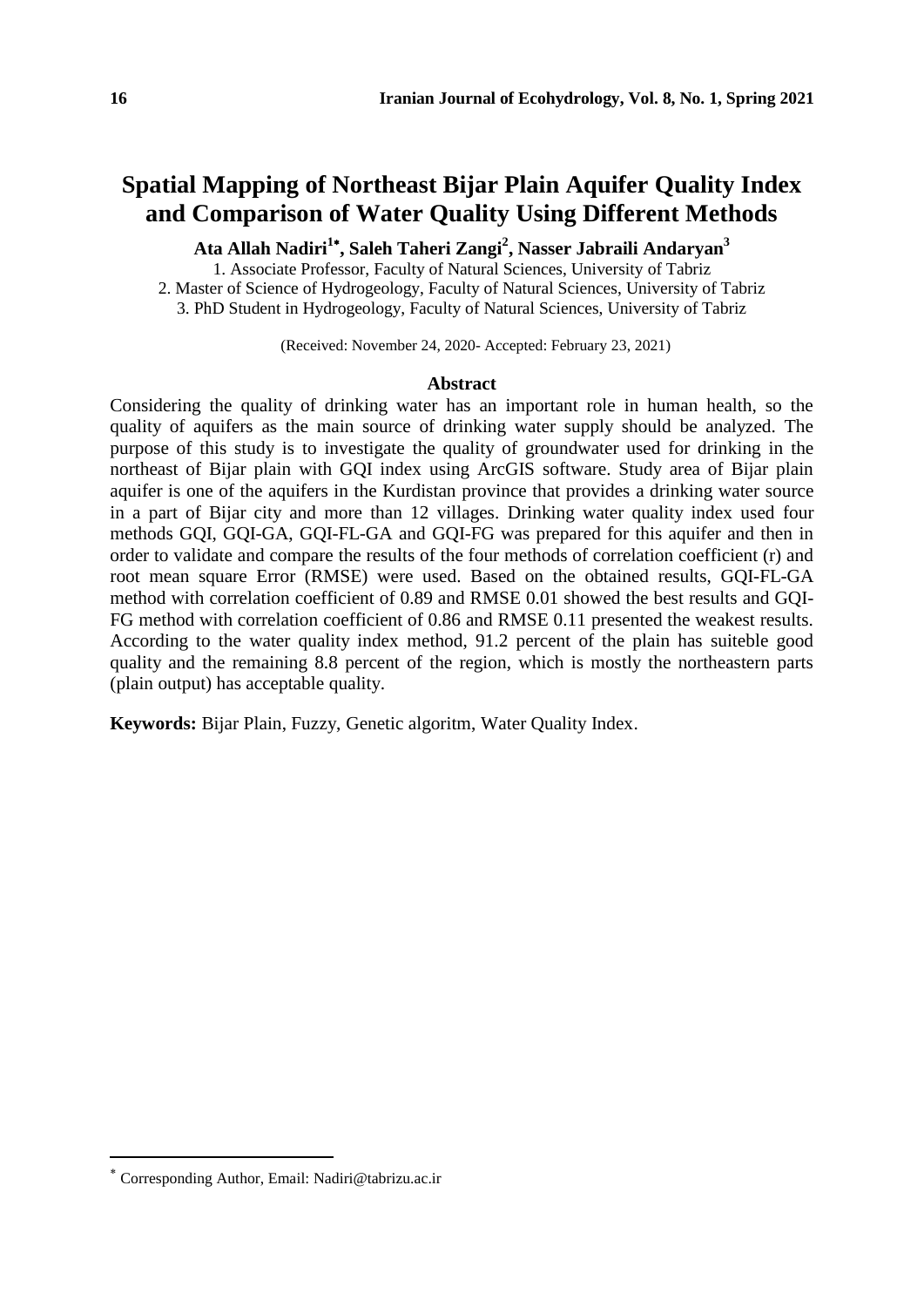### **Renewable Energy-driven Seawater Desalination: A Comprehensive Review**

### **Ahmad Fadaei<sup>1</sup> , Younes Noorollahi<sup>2</sup> , Fatemeh Razi Astaraei<sup>2</sup>**

1. Master's Student, Department of Renewable Energies and Environment, Faculty of New Sciences and Technologies, University of Tehran, Tehran

2. Associate Professor, Department of Renewable Energies and Environment, Faculty of New Sciences and Technologies, University of Tehran, Tehran

(Received: September 29, 2020- Accepted: February 18, 2021)

### **Abstract**

Population growth, urbanization, and industrialization have led to a significant increase in global freshwater demand. Desalination of available and abundant water resources is a feasible option to meet the potable and industrial water demand. Seawater desalination is an energy-intensive process, and 99% of installed desalination plants use fossil fuels as the main energy source. Fluctuating prices and depletion of this type of energy resources, as well as their destructive environmental effects due to emissions and greenhouse gases along with other strategic, political, economic, and social factors, have led to widespread attention to the integration of renewable energy as a driving force for desalination plants. This study provides a comprehensive review of the recent progress made in renewable energy-driven seawater desalination and focuses on the use of solar, nuclear, wind, geothermal, ocean, biomass energy, and hybrid renewable resources in desalination. Utilization of a hybrid system of two or more renewable energy sources along with storage devices are proposed as a reliable and promising solution to provide a sustainable energy supply for desalination. In our country, researchers and experts in this field are trying and researching.

**Keywords:** Seawater desalination, Freshwater, Renewable energy resources, Hybrid systems.

Corresponding Author, Email: Noorollahi@ut.ac.ir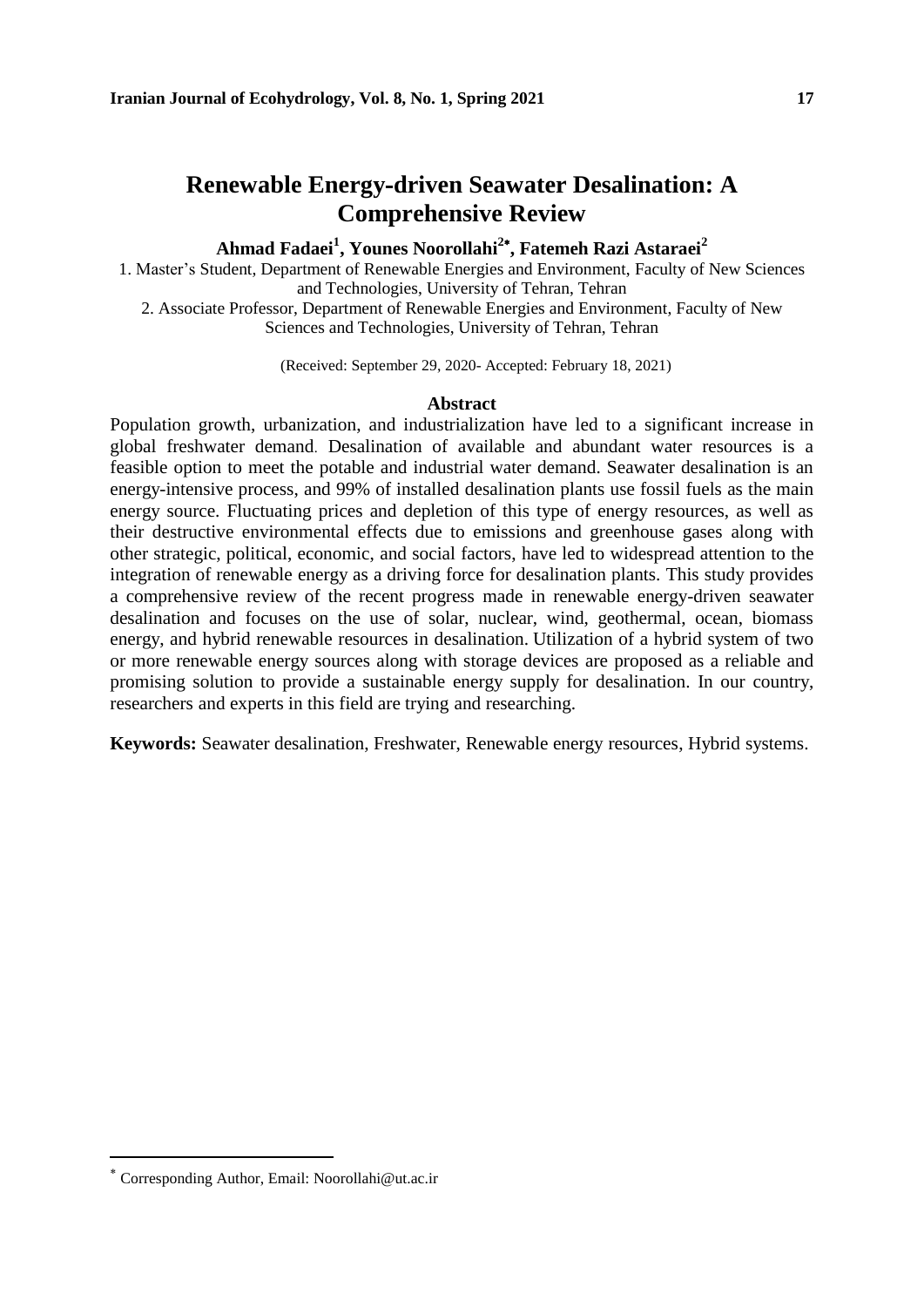# **Investigation of Important and Effective Factors in soil Erosion and Sedimentation of Shirin Darreh river Using Remote Sensing and GIS Approaches**

### **Gholamhosein Akbari<sup>1</sup> , Mysam Amani<sup>2</sup>**

1. Associate Professor, Civil Engineering, University of Bojnord, Bojnord, Iran 2. Master Student of Water and Hydraulic Structures, University of Bojnord, Bojnord, Iran

(Received: August 06, 2020- Accepted: February 28, 2021)

#### **Abstract**

The purpose of this study is to use and explain the application and importance of multi-time images (time repetition) of Landsat Satellites to highlight changes in the area (bed and shores) of Shirin Darreh River, as well as evaluating river geomorphology variations with respect to the extent of bed development. General and active river types and river deformation during the periods 1995 to 2019 was studied over five evaluation periods including 1995 to 2005 (first period), 2005 to 2010 (second period), 2010 to 2015 (third period). The period of 2015 to 2017 was considered as the fourth period and the period from 2017 to 2019 was recorded for the fifth period. Two empirical EPM and MPSIAC erosion and sedimentation models were employed for river variation prediction. EPM model was based on the principle of scoring two main variables including the intensity and extent of erosion and sedimentation was examined with respect to the erosion-susceptibility of the catchment. The MPSIAC model was used to determine the impact and role of 9 important and effective factors in soil erosion and sedimentation of the catchment, estimated sedimentation and erosion status were obtained. According to the results, it was found that Shirin Darreh catchment area has a total sedimentation of 831,340 cubic meters per year and sedimentation was equivalent to 217909.94 tons per year estimated by the EPM model, while a total value of 750.750 cubic meters per year sedimentation equivalent to 5/5. 658509 tons per year at a surface area with a sediment delivery rate of 38.02 was obtained by the MPSIAC model. Also, by validating the experimental models, it was found that the results of the MPSIAC model were more accurate than the EPM in the study area.

**Keywords:** MPSIAC model, EPM model, Landsat satellites, soil erosion.

Corresponding Author, Email: akbari@ub.ac.ir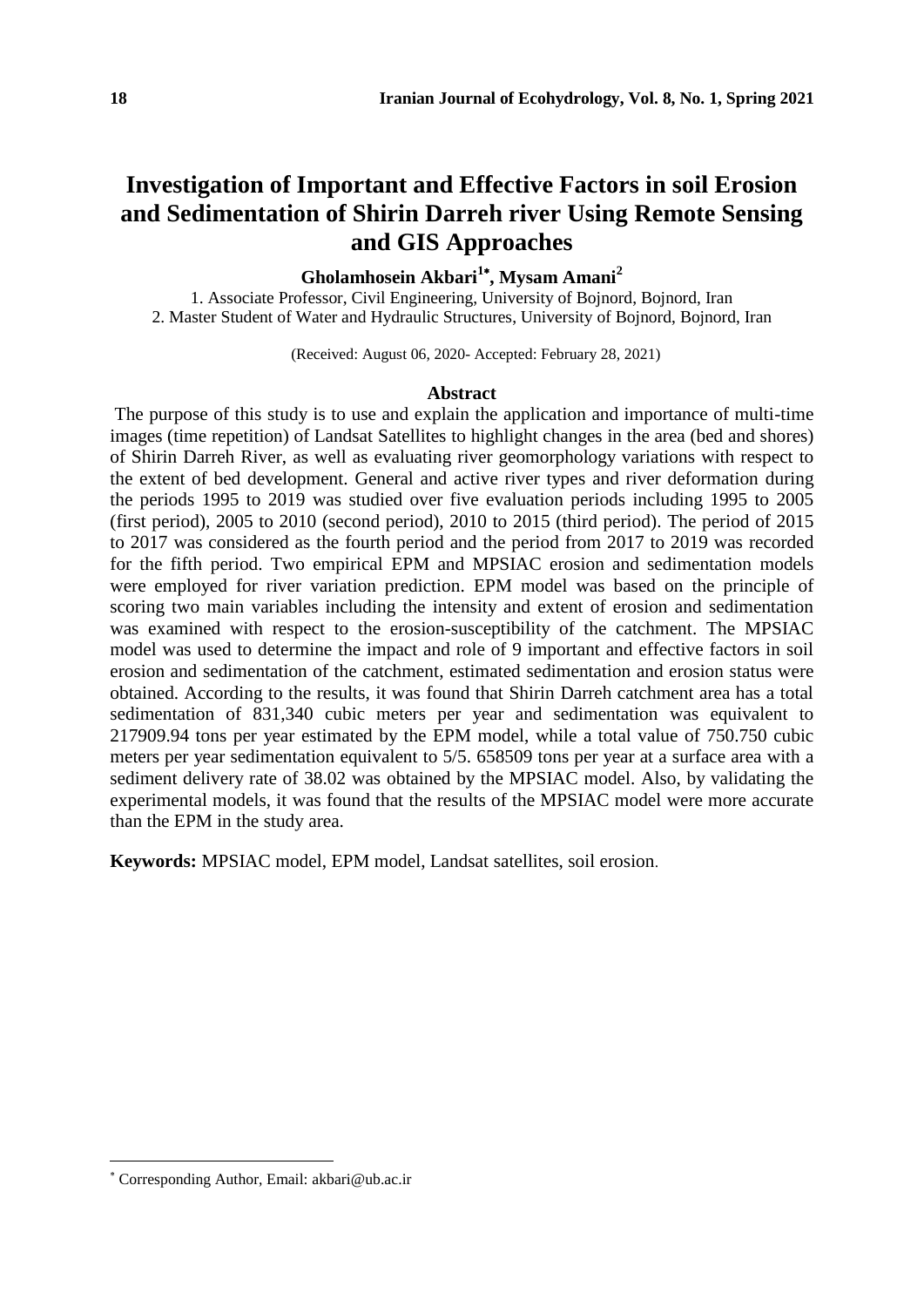### **Explaining Water Behavior in the Formation of Birjand Horticulture Based on Quantitative Modeling**

### **Mohammad Shabani<sup>1</sup> , Reza Mirzaee<sup>2</sup> , Farhad Khosravi Bizham<sup>3</sup> , Seyed Mohammadreza Khalilnezhad<sup>4</sup>**

1. Ph.D. Candidate, Department of Architecture, Faculty of Art and Architecture, Birjand Branch, Islamic Azad University, Birjand, Iran

2. Assistant Professor, Department of Architecture, Faculty of Art and Architecture, Birjand Branch, Islamic Azad University, Birjand, Iran

> 3. Assistant Professor, Faculty of Arts, University of Isfahan, Iran 4. Assistant Professor, Faculty of Arts, Birjand University, Iran

(Received: November 20, 2020- Accepted: February 28, 2021)

#### **Abstract**

Water is one of the main elements in the formation of gardens and the way of its presence and movement has a special system. In different types of Iranian gardens, water takes different forms. In this regard, the present study was conducted to explain the behavior of water in the formation of the Birjand horticultural system based on quantitative modeling. Method: The present study is applied in terms of its purpose and deductive in terms of the method used and its strategy. Therefore, the statistical population of the study consisted of 247 people, including members of committees and experts in the field of architecture, of which 150 members of committees and experts in the field of architecture were selected using Morgan and Georgian table as the sample size. Data collection tools were also researcher-made questionnaires. Data analysis was performed using Spss software version 25 and the KMO test. Results: The results of data analysis showed that not only water is important in the view of architects in the Birjand horticultural system, but also water (in terms of process, functional and environmental dimensions) can make the audience rise and mobilize psychological pleasure in the gardening system  $(P \le 0.05)$ . Conclusions and Suggestions: According to the obtained results, it is suggested that organizations such as a municipality, cultural heritage, and the like revive the identity of traditional and original Iranian architecture for the next generation in the design of urban parks, tourist complexes, and tourism, design of spatial elements and squares and use the spatial patterns obtained in this research along with other researches.

**Keywords:** Water Behavior, Birjand Gardening System, Quantitative Modeling of Gardening System.

Corresponding Author, Email: mirzaeireza@iaubir.ac.ir